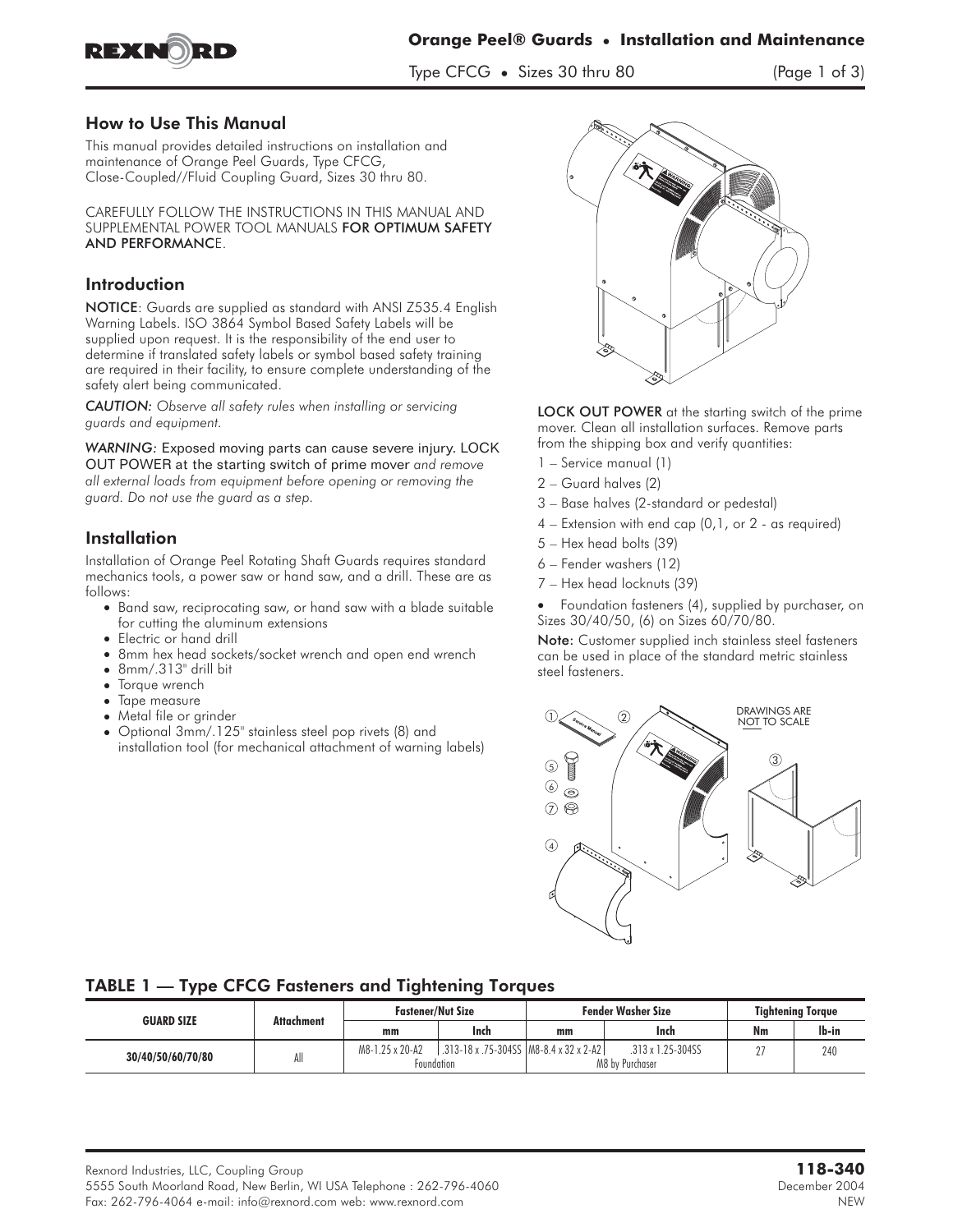

(Page 2 of 3) Sizes 30 thru 80 • Type CFCG

### **Measurements**

Determine and record the following trimming dimensions: B1

B<sub>2</sub>

C A Guard Pedestal is required if C is greater than C max.

*WARNING: Accurate measurements are required! It is the purchaser's responsibility to limit all interface gaps to less than 6mm/.250".*



### Base Adjustment, Extension Trimming, and Pre-Assembly

The standard or pedestal base halves should be bolted to the guard halves with a distance setting of C. This can be measured from the guard center extension hole to the bottom of the base. The base knock-out will need to be removed if it protrudes into the guard extension hole area. All guard fasteners (5 per half) should be assembled with the locknuts on the guard outside, to allow for proper internal clearances. The guard face center hole must be drilled and a fastener installed. Next, trim the aluminum extension halves to their respective B1 and B2 measurements. The extension flange holes are spaced at 25mm (1.0 inch) increments. (See Figure 1.)

*CAUTION: Be sure to trim the extensions to their mating half.* These can be scribed or marked using the other extension half, to help ensure a straight cut. Be sure to double check your work. Support the extension to be trimmed. It should be held firmly for safe trimming following the sawing tool manufacturers operating instructions. Be sure to read the instructions thoroughly. After trimming, file or grind the extension edges flat and smooth. You can now bolt the respective extensions and end caps (if needed) to their mating guard halves (3 fasteners per extension half). The end cap center tab can be drilled and bolted to retain it in place (1 fastener per extension half). All guard extension fasteners should be assembled with the locknuts on the guard outside, to allow for proper internal clearances. If an extension is not used, the extension cap can be optionally bolted to the guard



half shaft opening, to reduce this opening diameter. The center tabs must be removed for this use. Finally, tighten ALL

guard half fasteners to 27 Nm/240 lb-in.

#### Figure 1

## Guard Installation

FOUNDATION ATTACHMENT - Position the quard in its final location. Be sure the rotating members are centered in the guard and that no gaps greater than 6mm/.250" exist. In certain installations the coupling hubs will protrude into the guard extensions. Mark the foundation drilling location in the center of the hinge slotted hole. Drill or tap a hole for use with a suitable customer supplied fastener or mounting stud (see Table 1).

FINAL ASSEMBLY — Bolt the guard halves to the foundation using the appropriate customer supplied fasteners or mounting studs (see Table 1). Bring the guard halves together and bolt the halves together at the guard flange (3 fasteners) and extension end caps (4 fasteners). Finally, tighten ALL guard flange fasteners to 27Nm/240lb-in.

OPTIONAL PEDESTAL BASE — A pedestal base may be required for applications having a high base to centerline. The pedestal replaces the standard base and is assembled using the same assembly instructions.



**118-340** Rexnord Industries, LLC, Coupling Group

December 2004 5555 South Moorland Road, New Berlin, WI USA Telephone: 262-796-4060 NEW Fax: 262-796-4064 e-mail: info@rexnord.com web: www.rexnord.com